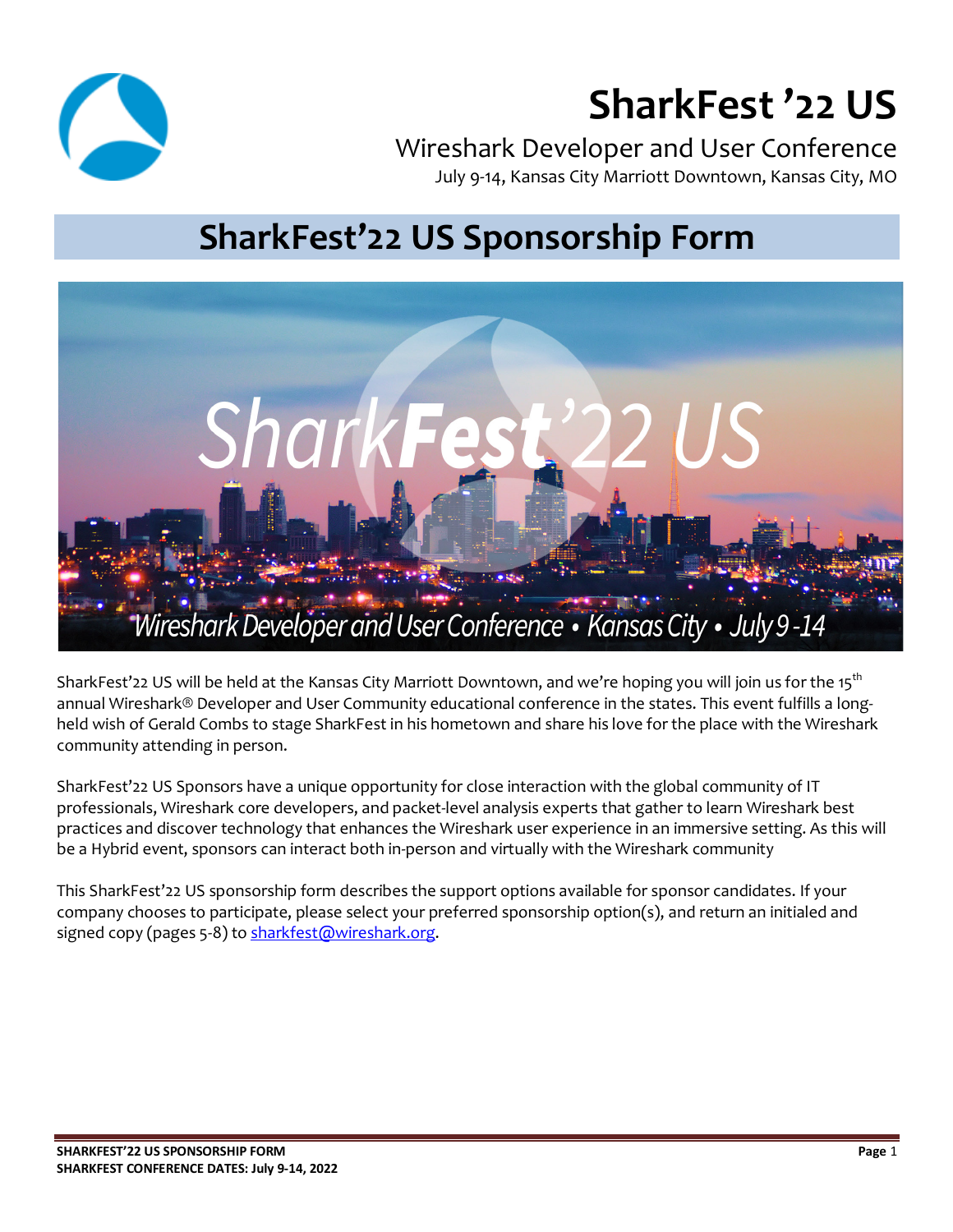

Angel Shark Sponsors have the opportunity to engage and educate SharkFest in-person attendees on their technology and its ability to enhance the Wireshark user experience during the Welcome Dinner on Monday (July 11), the Sponsor Technology Showcase & Treasure Hunt (July 12), the esPCAPe Challenge (July 13), and during conference days (July 12-14). Sponsors will also have a presence in the virtual world, via a dedicated Discord channel, the virtual Treasure Hunt and a Virtual Booth.

#### **Angel Shark Sponsor In-Person Benefits:**

- 1. Your company logo, website link, and bio on the SharkFest conference Sponsor page
- 2. Your sponsorship noted in all marketing materials and social media campaigns associated with the event
- 3. 6' draped table for product demonstrations, literature hand-outs, giveaways, leads collection and general SharkFest attendee engagement for all conference days
- 4. Vendor Technology Showcase in the Treasure Hunt & Raffle participation and esPCAPe Challenge Reception
- 5. 2 complimentary SharkFest conference registrations (July 12-14), a \$2,590 value
- 6. Your company logo on Angel Shark signage for the Vendor Technology Showcase
- 7. SharkFest'22 US Sponsor Banner for your company website

#### **Angel Shark Sponsor Virtual Benefits:**

- 1. Participation in the virtual **Treasure Hunt**, one of the most popular activities at SharkFest conferences and a great way to capture leads and interact with attendees.
- 2. A dedicated **Discord channel** during the conference, to interact with attendees
- 3. **Sponsor Video**: 5-10 minute pre-recorded 'interviews'. A seasoned SharkFest attendee will moderate 3 questions and send them over to the sponsor - the questions will be specific to the sponsor's products, what problems they solve and how they interact with Wireshark. The sponsor will then record the video\* - a ~30 second introduction of their company, followed by addressing the questions - which will be posted on the SharkFest website, as well as the SharkFest YouTube channel which has about 5k subscribers. (\*The SharkFest team will review the video for any necessary editing before posting).
- 4. **"Virtual Booth"** on a new Interactive landing page on the SharkFest website. This can be a fully customizable, interactive space that sponsors will design, and could include a video with a discount, a survey, the Treasure Hunt Q&A, special offer or a prize… This is a great way to virtually interact with attendees and capture leads.
- 5. Your company logo, company description and website link on the SharkFest Sponsor page
- 6. Your sponsorship noted in monthly social media and email campaigns associated with the event
- 7. SharkFest'22 US Sponsor Banner for your company website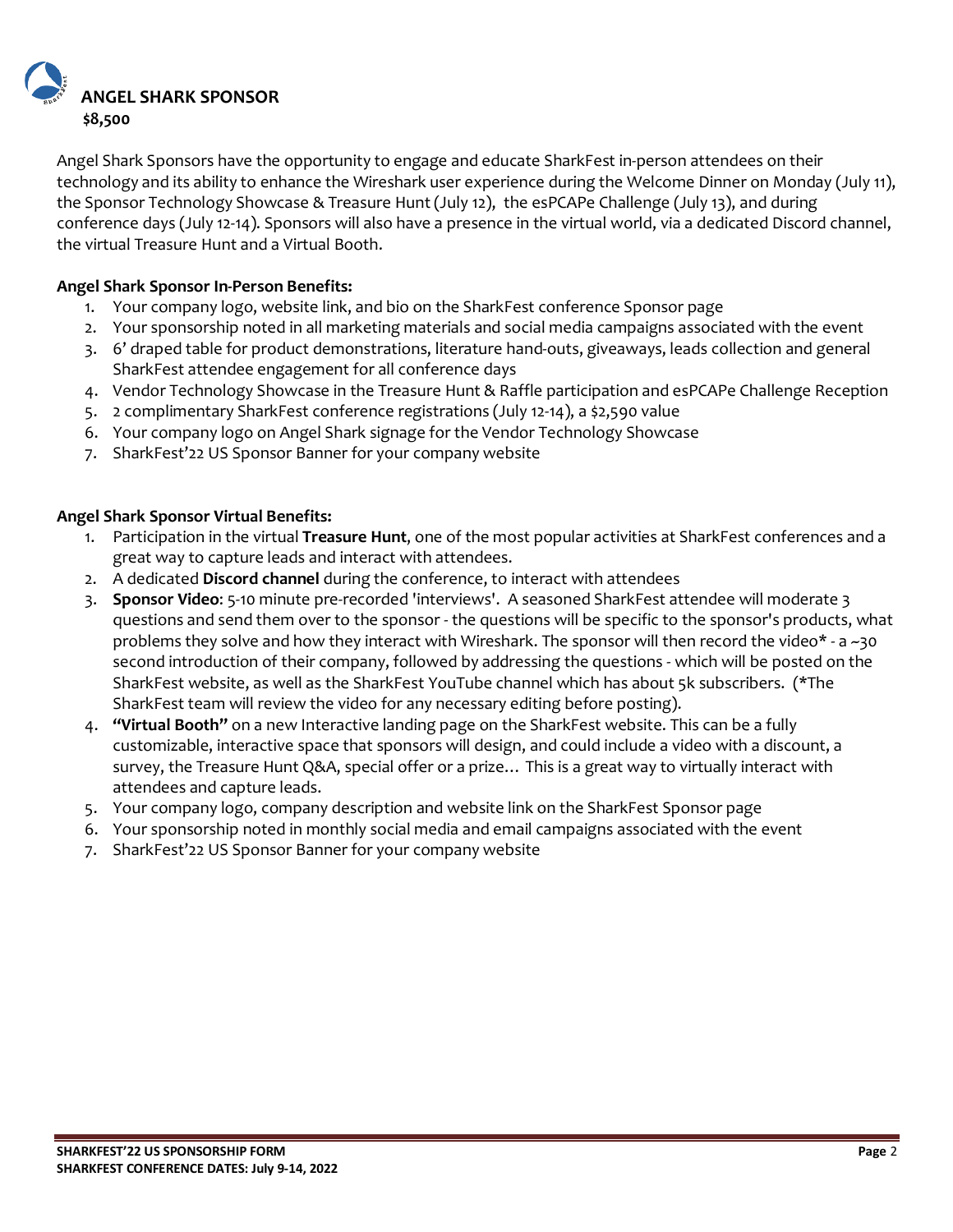**BULL SHARK esPCAPe CHALLENGE SPONSOR \$5,500** 

The esPCAPe group competition tests attendee packet analysis ability and is one of our most eagerly-anticipated conference activities. SharkFest'22 US will introduce a new challenge during the Wednesday, July 13 reception with awards for winners presented at evening's end by the funding sponsor.

#### **Bull Shark Sponsor Benefits:**

- 1. Your company logo and link on the SharkFest conference Sponsor page.
- 2. Your sponsorship noted in all marketing materials and social media campaigns associated with the event
- 3. 6' draped table for product demonstrations, literature hand-outs, giveaways, leads collection and general SharkFest attendee engagement for all conference days
- 4. Signage for sponsoring the esPCAPe Competition
- 5. Announcement before and after the event recognizing your company sponsorship
- 6. Award presentation to each Challenge winner by sponsor representative at evening's end
- 7. SharkFest'22 US Sponsor Banner for your company website



### **COPPER SHARK WELCOME DINNER SPONSOR \$3,000**

The Welcome Dinner is a SharkFest tradition, bringing attendees together on the evening before SharkFest sessions begin for greetings by Gerald Combs and staff, and to connect with one another while breaking bread.

#### **Copper Shark Sponsor Benefits:**

- 1. Your company logo and link on the SharkFest conference Sponsor page
- 2. Your sponsorship noted in all marketing materials and social media campaigns associated with the event
- 3. Signage at the Reception area thanking your company for sponsoring SharkFest'22 US Welcome Dinner
- 4. 6' draped table for engaging attendees during Welcome Dinner Evening
- 5. Welcome Dinner announcement/recognition of your company's sponsorship of the event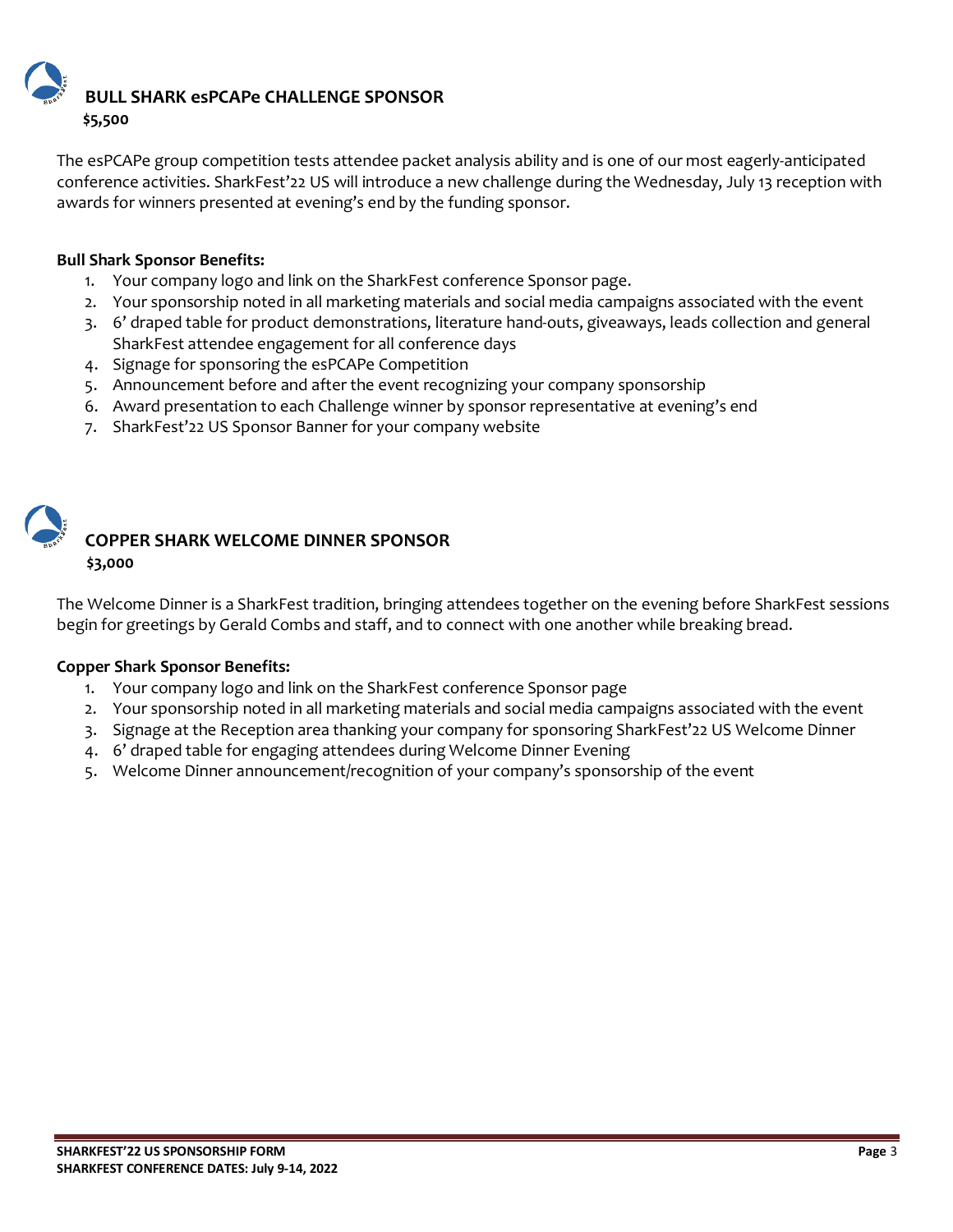

Each year, attendees are greeted with Welcome Gifts that include t-shirts and other items branded for the specific Sharkfest conference. The Silky Shark sponsorship provides the opportunity to underwrite the cost of items chosen by SharkFest conference management and receive recognition for your contribution to the creation and retained memory of SharkFest'22 US.

#### **Silky Shark Sponsor Benefits:**

- 1. Your company logo and link on the SharkFest conference Sponsor page.
- 2. Your sponsorship noted in all marketing materials and social media campaigns associated with the event
- 3. 1 piece of literature at the Registration Table
- 4. Signage at the Reception area during all conference days thanking your company for sponsoring SharkFest'22 US Welcome gifts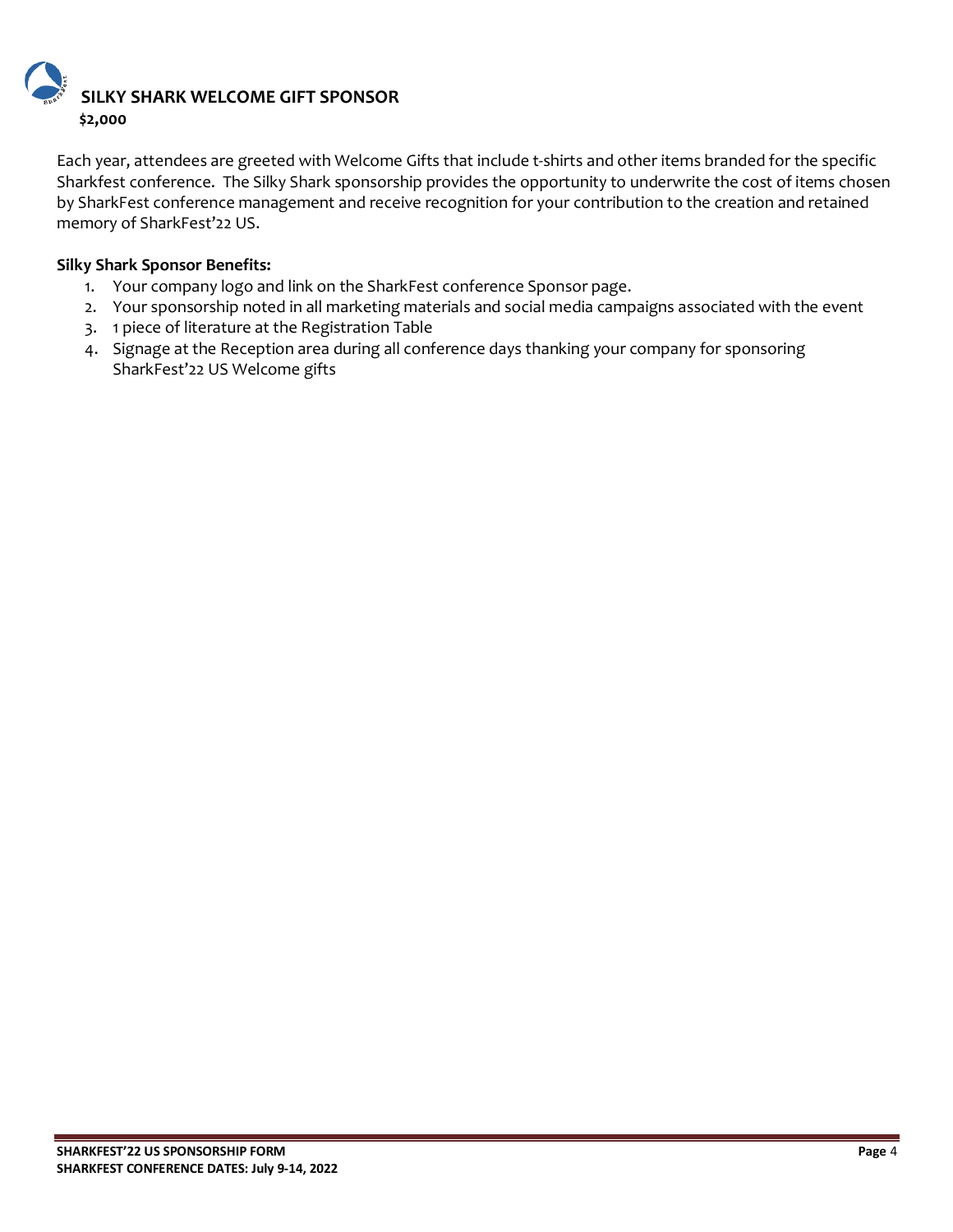

# **SPONSORSHIP APPLICATION FORM**

|                                                        | State: _______ |  |  |  |  |
|--------------------------------------------------------|----------------|--|--|--|--|
|                                                        |                |  |  |  |  |
|                                                        |                |  |  |  |  |
|                                                        |                |  |  |  |  |
|                                                        |                |  |  |  |  |
| Sponsorship Choice (Please select one or more options) |                |  |  |  |  |
|                                                        |                |  |  |  |  |
|                                                        |                |  |  |  |  |
|                                                        |                |  |  |  |  |
|                                                        |                |  |  |  |  |

#### \***PLEASE NOTE! Sponsorships are allotted on a first-come, first-served basis.**

**TOTAL AMOUNT DUE:** \$ \_\_\_\_\_\_\_\_\_\_\_\_\_\_\_\_\_\_

### **Payment Terms Full payment due within 30 days of sponsorship agreement signing**.

#### **Technology Showcase Exhibit Space Location**

Exhibit space location will be confirmed 30 days before the conference start date.

#### **Cancellation Policy**

Written cancellations received before May 31, 2022 will be entitled to a 50% refund. No refunds given for cancellations after May 31, 2022. Without limiting the foregoing, although the event is being planned as an in-person event with certain virtual benefits, Sysdig may determine that the ongoing COVID-19 pandemic necessitates a transition of the event to be a fully virtual event. If such circumstance arises, Sysdig will provide written notice to Sponsor of such transition ("Notice") and provide details on revised sponsorship details and pricing. In such case, Sponsor may,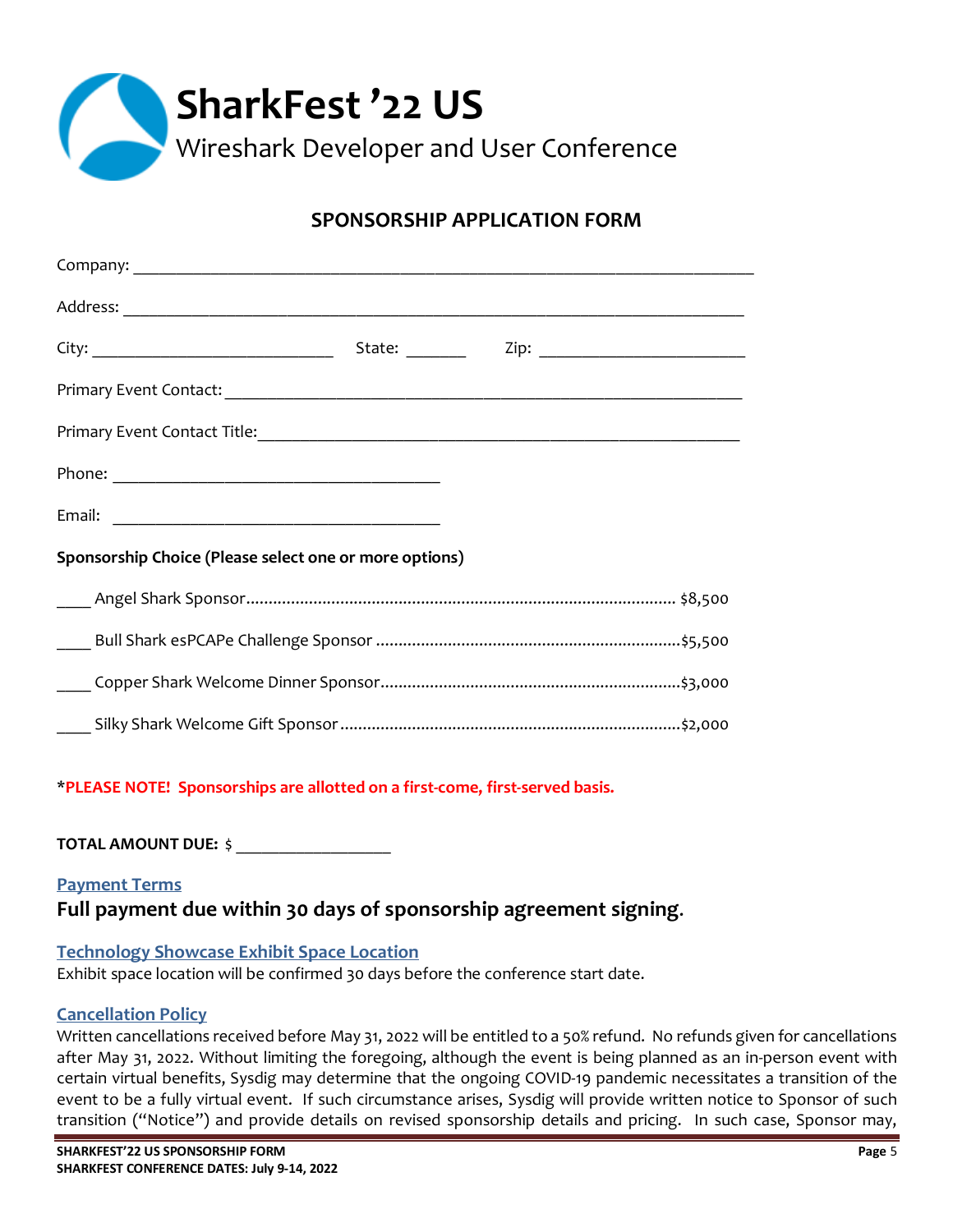depending on Sponsorship level, opt to go completely virtual or cancel with full right of refund. If such transition takes place, Sysdig requires that Sponsor make its determination within fourteen (14) days of receipt of the Notice.

#### **Payment Details**

#### **For ACH payments**

Bank Routing Number: 322271627 Account Number: 581569669 Account Name: Sysdig, Inc.

#### **For Wire Transfers**

Bank Routing Number: 021000021 SWIFT Code: CHASUS33 General Bank Reference Address: JPMorgan Chase New York, NY 10017 Account Number: 581569669 Account Name: Sysdig, Inc.

**PLEASE Reference SharkFest'22 US Sponsor Payment on Funds Transfer Forms**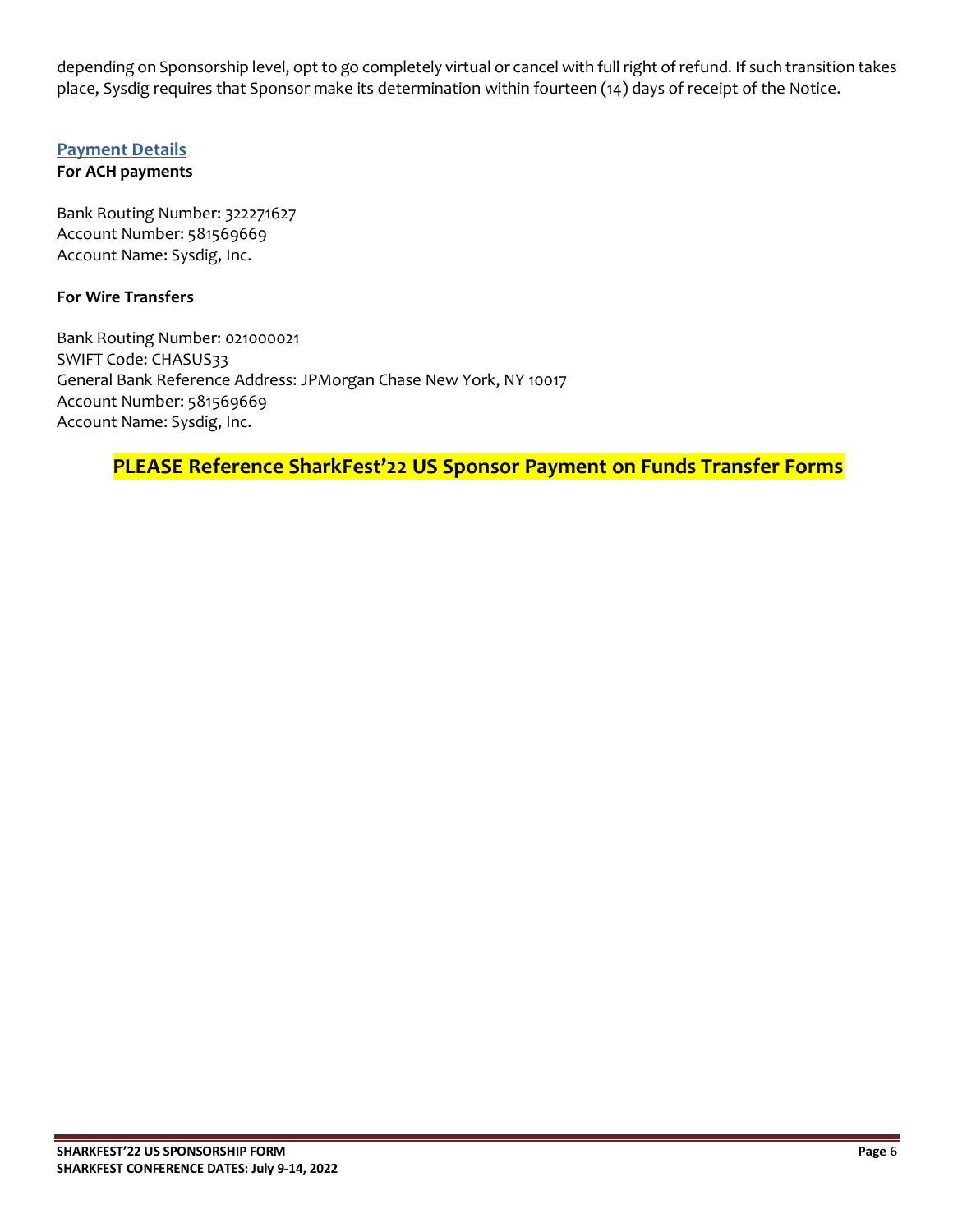

# **SharkFest '22 US**

Wireshark Developer and User Conference

# **SHARKFEST'22 US SPONSORSHIP AGREEMENT**

Liability: Sponsor assumes full responsibility and liability for its acts and omissions and the acts and omissions of its agents, employees and independent contractors, whether acting within or outside of the scope of their authority and Sponsor shall indemnify, defend, and hold harmless Sysdig and the SHARKFEST event facilities from all claims, losses, liabilities, damages, expenses and costs resulting directly or indirectly from such acts or omissions. Sponsor shall maintain insurance policies with sufficient coverage to protect the financial interests of both Sponsor and Sysdig in the event of a claim arising out of this Agreement. Contractor will deliver to Sysdig insurance certificates showing such coverage upon request.

Use and Operation of Exhibitor Booth or Pod Properties: Subleasing of exhibit space is not allowed. Your exhibit must be staffed during exhibit hours. All demonstrations or other promotional activities must be confined to the limits of their space, except as defined in the sponsorship.

Security and Liability: Neither Sysdig, nor its agents or representatives, will be held responsible for any injury, loss or damage that may occur to the Sponsor, Sponsor employees or the Sponsor's property. Sponsors shall insure their property from the time it arrives at the event until it leaves.

Care of Building and Equipment: Sponsor must not damage or deface the walls, floors, or equipment of any SHARKFEST event facility. If such damage occurs, the Sponsor shall be liable to the owner of the property damaged. All materials used in decoration must be flame-proofed. Electric wiring must conform to the National Electric Code Safety rules and all other applicable rules, regulations, fire laws, electrical codes and other applicable laws. Any hazardous, combustible, or explosive materials are not permitted in the any SHARKFEST event facility.

Choice of Law; Jurisdiction: This Agreement shall be governed and enforced in accordance with the laws of the state of California and its federal and state courts. In the event that it shall be necessary for Sysdig to bring suit to enforce any of its rights hereunder, Sysdig shall be entitled to recover all costs of such suits including reasonable attorney's fees.

Regulations: Exhibit areas at SHARKFEST event facilities are subject to change to comply with laws or the event facility regulations. Sysdig further reserves the right to reallocate space in the interest of a better showing of exhibits or for any reason. Sponsor must comply with all SHARKFEST policies, the policies of SHARKFEST event facilities, and with all laws, regulations, and ordinances, including applicable data privacy laws. Without limiting the foregoing, with respect to any leads or contacts that may be generated as a result of this event, Sponsor shall be solely responsible for obtaining relevant and sufficient consent to further contact such attendees/participants